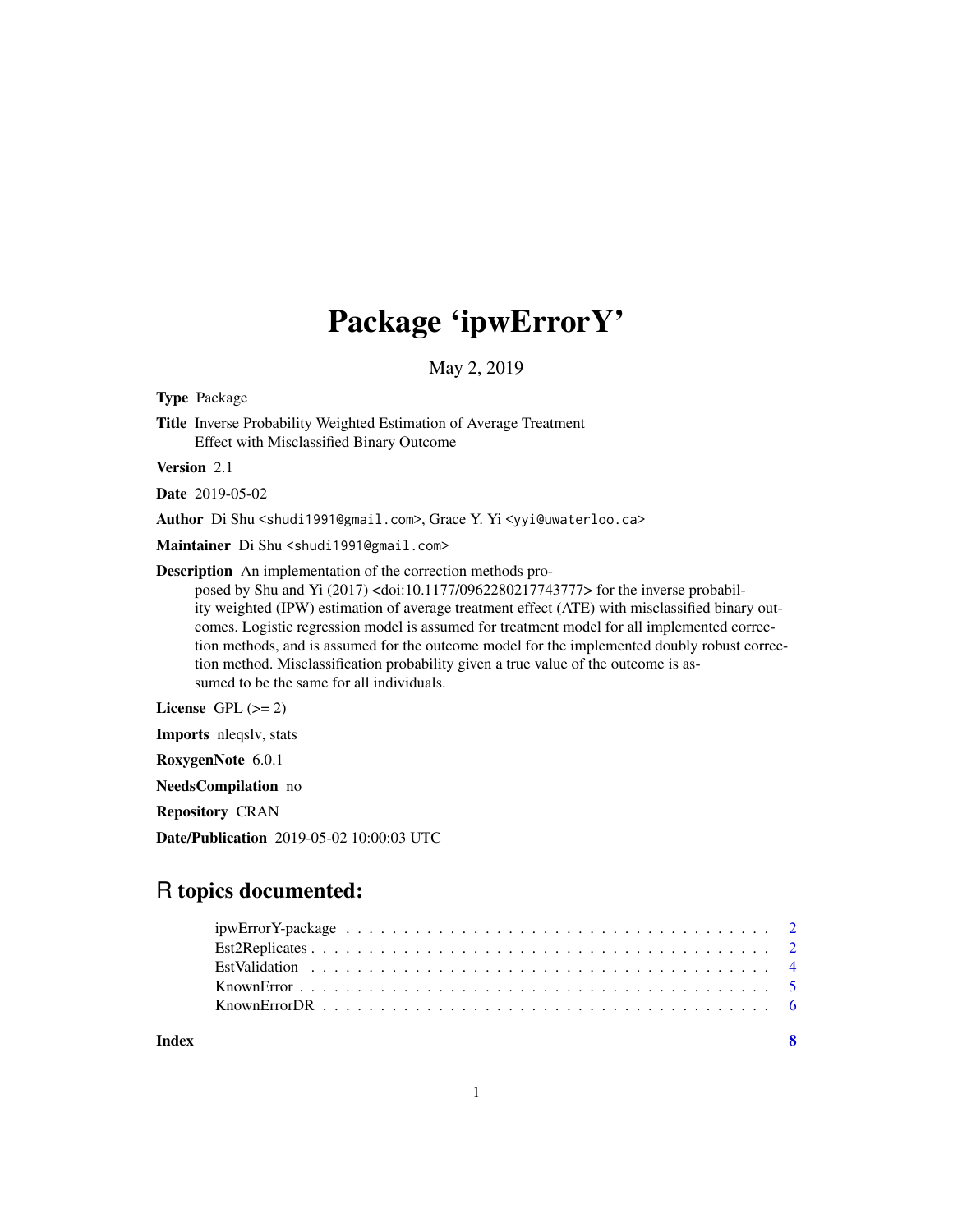<span id="page-1-0"></span>ipwErrorY-package *Inverse Probability Weighted (IPW) Estimation of Average Treatment Effect (ATE) with Misclassified Binary Outcome*

#### Description

This package is an implementation of the correction methods proposed by Shu and Yi (2017) for the inverse probability weighted (IPW) estimation of average treatment effect (ATE) with misclassified binary outcomes. Logistic regression model is assumed for treatment model for all implemented correction methods, and is assumed for the outcome model for the implemented doubly robust correction method. Misclassification probability given a true value of the outcome is assumed to be the same for all individuals.

#### Details

The ipwErrorY package implements correction methods developed by Shu and Yi (2017) to adjust for misclassification in binary outcomes in the inverse probability weighted estimation of average treatment effect. The function [KnownError](#page-4-1) implements the correction method with known outcome misclassification probabilities. The function [EstValidation](#page-3-1) implements the optimal linear combination correction method when validation data are available. The function [Est2Replicates](#page-1-1) implements the correction method when two independent replicates of the outcome are available. The function [KnownErrorDR](#page-5-1) implements the doubly robust correction method with known outcome misclassification probabilities.

#### Author(s)

Di Shu and Grace Y. Yi

Maintainer: Di Shu <shudi1991@gmail.com>

#### References

Shu D, Yi GY. (2017). Causal inference with measurement error in outcomes: bias analysis and estimation methods. *Statistical Methods in Medical Research* <doi:10.1177/0962280217743777>

<span id="page-1-1"></span>Est2Replicates *Estimation of ATE with Two Replicates*

#### Description

Estimation of average treatment effect when misclassification probabilities are unknown but two independent replicates of the outcome are available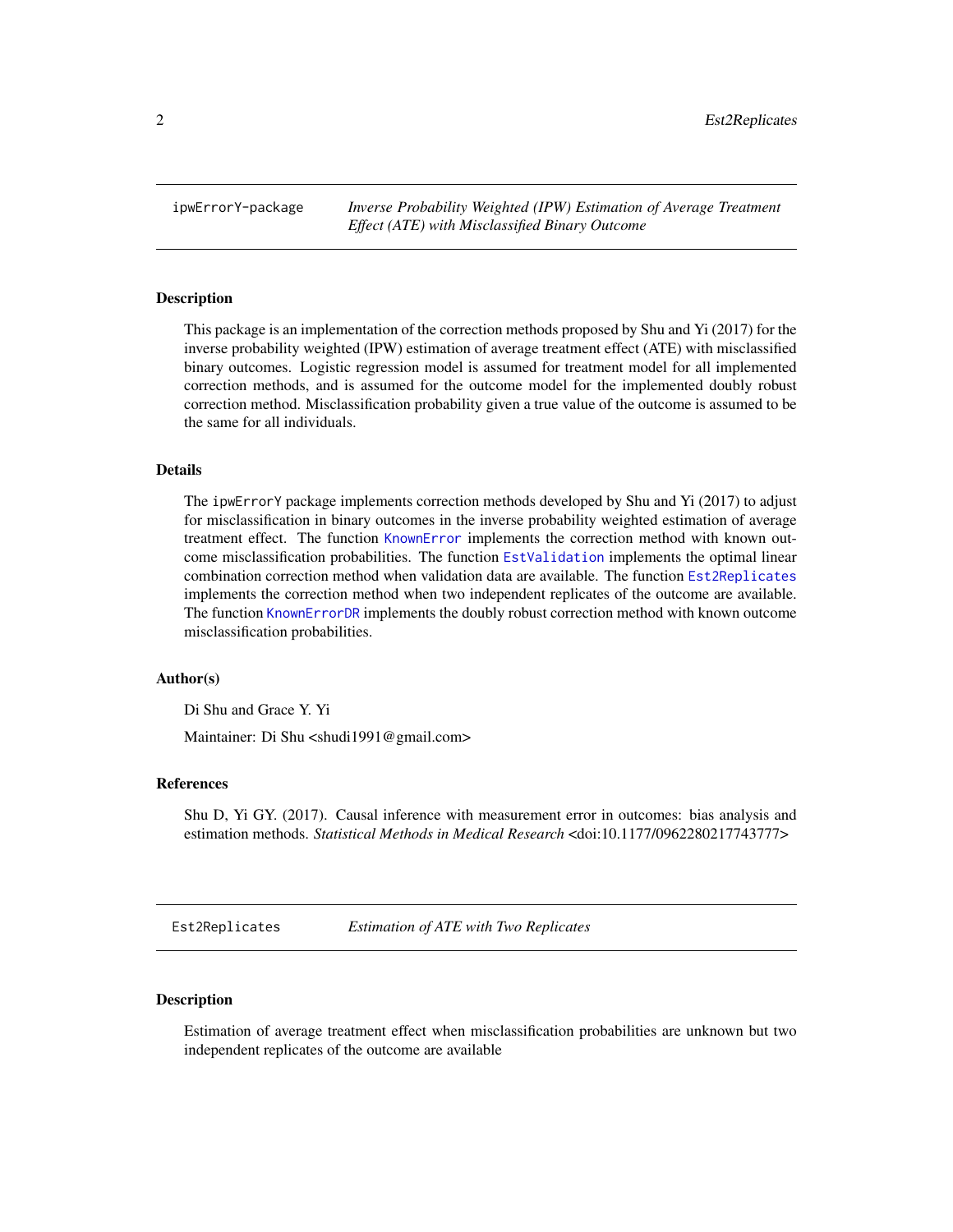# Est2Replicates 3

#### Usage

```
Est2Replicates(data, indA, indYerror, indX,
  constraint = c("sensitivity equals specificity", "known sensitivity",
  "known specificity", "known prevalence"), sensitivity = NULL,
  specificity = NULL, prevalence = NULL, confidence = 0.95)
```
#### Arguments

| data        | The dataset to be analyzed in the form of R data frame without missing data                                                            |
|-------------|----------------------------------------------------------------------------------------------------------------------------------------|
| indA        | A column name indicating the binary treatment variable                                                                                 |
| indYerror   | A vector of two column names indicating replicates of the binary outcome vari-<br>able                                                 |
| indX        | A vector of column names indicating the covariates included in the treatment<br>model                                                  |
| constraint  | The constraint to be used; the default assumes sensitivity equals specificity                                                          |
| sensitivity | The specified sensitivity between 0 and 1 when imposing the constraint that<br>sensitivity is known, and the default is set to be NULL |
| specificity | The specified specificity between 0 and 1 when imposing the constraint that<br>specificity is known, and the default is set to be NULL |
| prevalence  | The specified prevalence between 0 and 1 when imposing the constraint that<br>prevalence is known, and the default is set to be NULL   |
| confidence  | The confidence level between $0$ and 1; the default is 0.95 corresponding to a 95<br>per cent confidence interval                      |

#### Value

A list of the estimate of average treatment effect, sandwich-variance-based standard error, confidence interval, imposed constraint, and the information on sensitivity and specificity

# Examples

```
#create a dataset with sensitivity=0.95 and specificity=0.85
set.seed(100)
X1=rnorm(2000)
A=rbinom(2000,1,1/(1+exp(-0.2-X1)))
Y=rbinom(2000,1,1/(1+exp(-0.2-A-X1)))
y1=which(Y==1)
y0=which(Y==0)
Yast1=Y
Yast1[y1]=rbinom(length(y1),1,0.95)
Yast1[y0]=rbinom(length(y0),1,0.15)
Yast2=Y
Yast2[y1]=rbinom(length(y1),1,0.95)
Yast2[y0]=rbinom(length(y0),1,0.15)
da=data.frame(A=A,X1=X1,Yast1=Yast1,Yast2=Yast2)
head(da)
#apply the correction method assuming specificity=0.85
Est2Replicates(da,"A",c("Yast1","Yast2"),"X1","known specificity",NULL,0.85,NULL,0.95)
```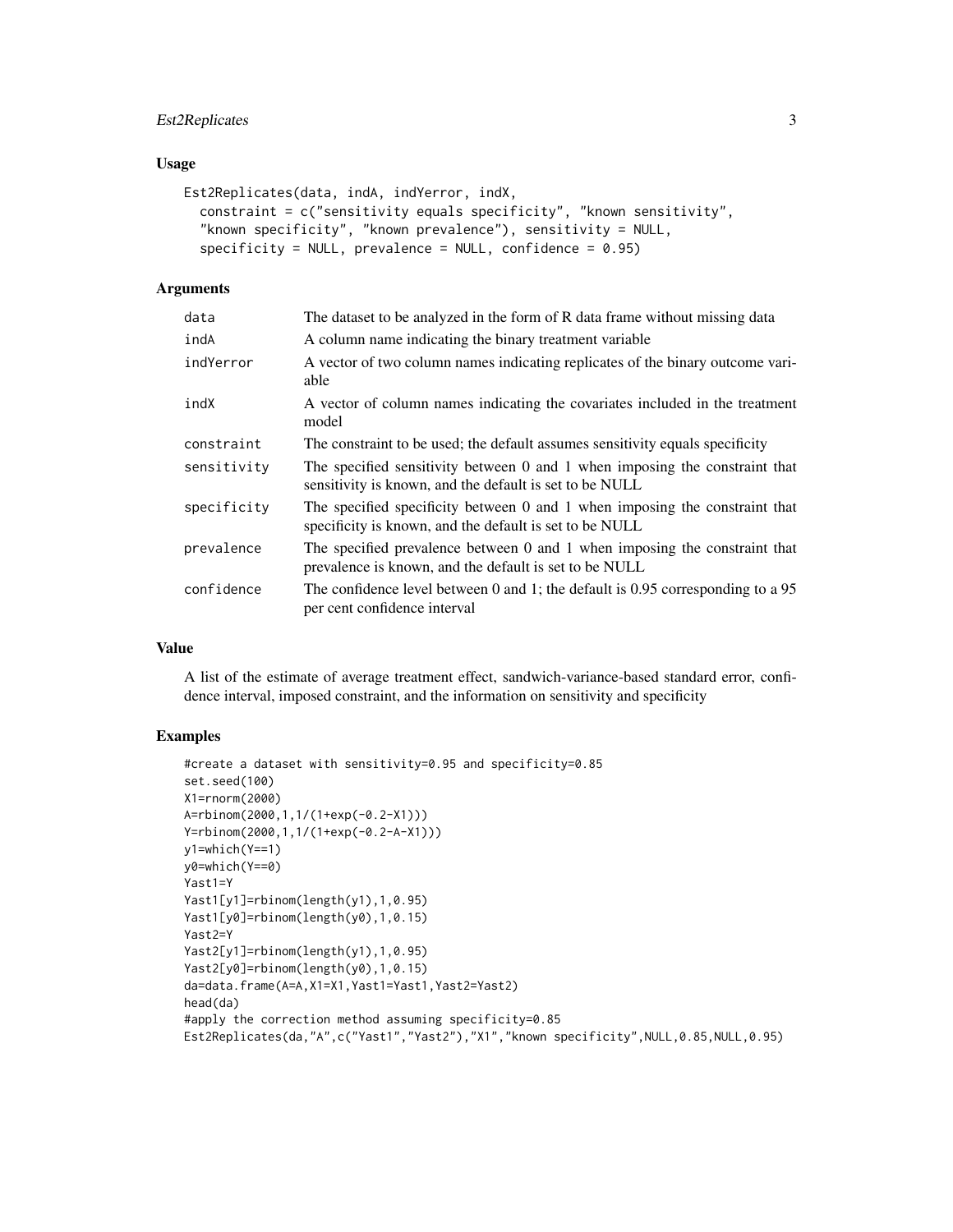#### Description

Estimation of average treatment effect using the optimal linear combination method when misclassification probabilities are unknown but validation data are available

#### Usage

```
EstValidation(maindata, validationdata, indA, indYerror, indX, indY,
  confidence = 0.95
```
# Arguments

| maindata   | The non-validation main data in the form of R data frame without missing data                                     |
|------------|-------------------------------------------------------------------------------------------------------------------|
|            | validation data The validation data in the form of R data frame without missing data                              |
| indA       | A column name indicating the binary treatment variable                                                            |
| indYerror  | A column name indicating the misclassified binary outcome variable                                                |
| indX       | A vector of column names indicating the covariates included in the treatment<br>model                             |
| indY       | A column name indicating the true binary outcome variable                                                         |
| confidence | The confidence level between 0 and 1; the default is 0.95 corresponding to a $95$<br>per cent confidence interval |

#### Value

A list of the estimate of average treatment effect, sandwich-variance-based standard error, confidence interval, and the estimated sensitivity and specificity

#### Examples

```
#create main data and validation data with sensitivity=0.95 and specificity=0.85
set.seed(100)
X1=rnorm(1200)
A=rbinom(1200,1,1/(1+exp(-0.2-X1)))
Y=rbinom(1200,1,1/(1+exp(-0.2-A-X1)))
y1=which(Y==1)
y0=which(Y==0)
Yast=Y
Yast[y1]=rbinom(length(y1),1,0.95)
Yast[y0]=rbinom(length(y0),1,0.15)
mainda=data.frame(A=A,X1=X1,Yast=Yast)
X1=rnorm(800)
A=rbinom(800,1,1/(1+exp(-0.2-X1)))
Y=rbinom(800,1,1/(1+exp(-0.2-A-X1)))
y1=which(Y==1)
```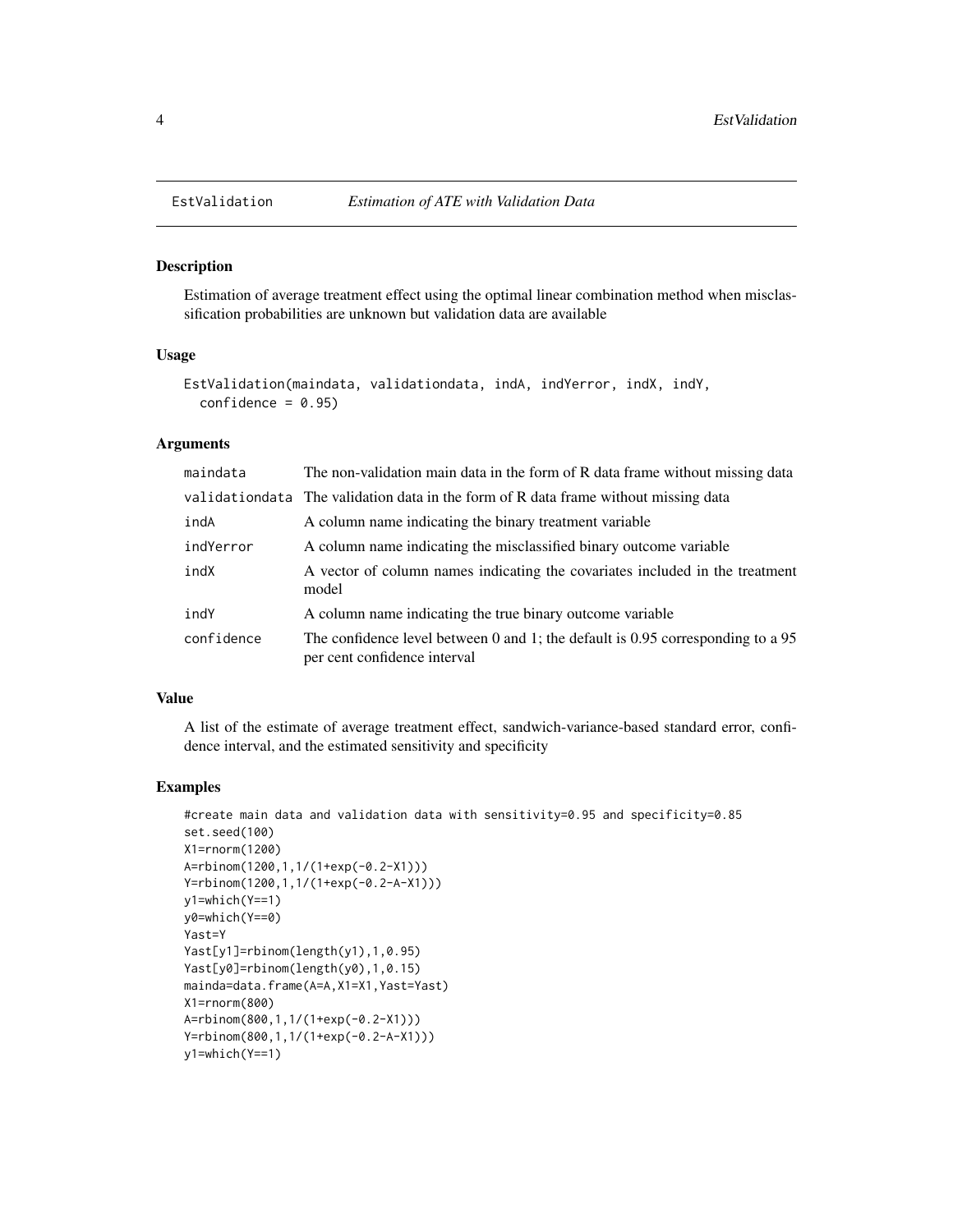#### <span id="page-4-0"></span>KnownError 5

```
y0=which(Y==0)
Yast=Y
Yast[y1]=rbinom(length(y1),1,0.95)
Yast[y0]=rbinom(length(y0),1,0.15)
validationda=data.frame(A=A,X1=X1,Y=Y,Yast=Yast)
head(mainda)
head(validationda)
#apply the optimal linear combination correction method
EstValidation(mainda,validationda,"A","Yast","X1","Y",0.95)
```
<span id="page-4-1"></span>KnownError *Estimation of ATE with Known Error*

# Description

Estimation of average treatment effect with known outcome misclassification probabilities, i.e., known sensitivity and specificity

#### Usage

```
KnownError(data, indA, indYerror, indX, sensitivity, specificity,
  confidence = 0.95)
```
# Arguments

| data        | The dataset to be analyzed in the form of R data frame without missing data                                     |
|-------------|-----------------------------------------------------------------------------------------------------------------|
| indA        | A column name indicating the binary treatment variable                                                          |
| indYerror   | A column name indicating the misclassified binary outcome variable                                              |
| indX        | A vector of column names indicating the covariates included in the treatment<br>model                           |
| sensitivity | The specified sensitivity between 0 and 1                                                                       |
| specificity | The specified specificity between 0 and 1                                                                       |
| confidence  | The confidence level between 0 and 1; the default is 0.95 corresponding to a 95<br>per cent confidence interval |

#### Value

A list of the estimate of average treatment effect, sandwich-variance-based standard error and confidence interval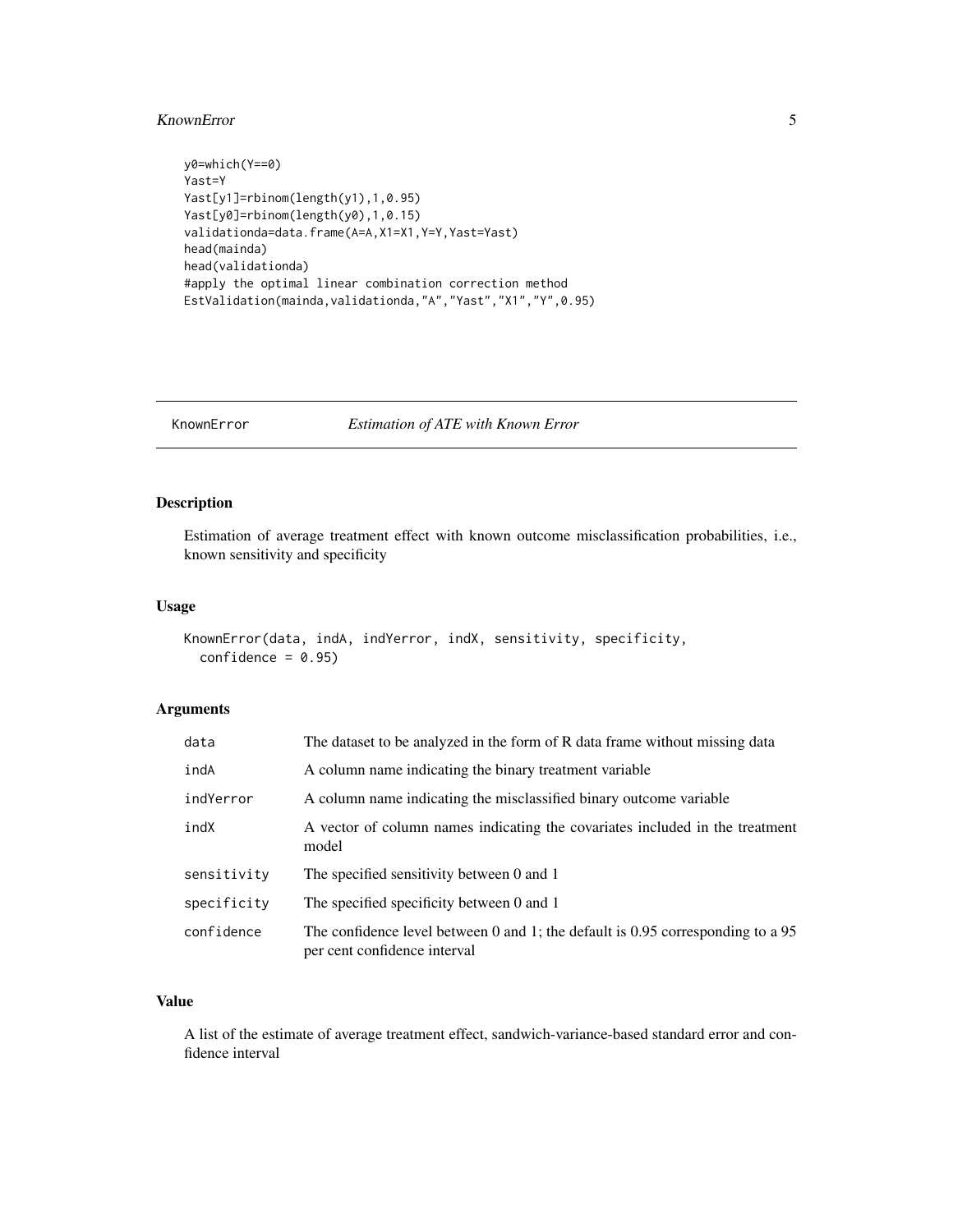#### Examples

```
#create a dataset with sensitivity=0.95 and specificity=0.85
set.seed(100)
X1=rnorm(2000)
A=rbinom(2000,1,1/(1+exp(-0.2-X1)))
Y=rbinom(2000,1,1/(1+exp(-0.2-A-X1)))
y1=which(Y==1)
y0=which(Y==0)
Yast=Y
Yast[y1]=rbinom(length(y1),1,0.95)
Yast[y0]=rbinom(length(y0),1,0.15)
da=data.frame(X1=X1,A=A,Yast=Yast)
head(da)
#apply the correction method with sensitivity=0.95 and specificity=0.85
KnownError(da,"A","Yast","X1",0.95,0.85,0.95)
```
<span id="page-5-1"></span>KnownErrorDR *Doubly Robust Estimation of ATE with Known Error*

# Description

Doubly robust estimation of average treatment effect with known outcome misclassification probabilities, i.e., known sensitivity and specificity

#### Usage

KnownErrorDR(data, indA, indYerror, indXtrt, indXout, sensitivity, specificity, sharePara = FALSE, confidence =  $0.95$ )

#### Arguments

| data        | The dataset to be analyzed in the form of R data frame without missing data                                                                                                                                                                                                                                     |
|-------------|-----------------------------------------------------------------------------------------------------------------------------------------------------------------------------------------------------------------------------------------------------------------------------------------------------------------|
| indA        | A column name indicating the binary treatment variable                                                                                                                                                                                                                                                          |
| indYerror   | A column name indicating the misclassified binary outcome variable                                                                                                                                                                                                                                              |
| indXtrt     | A vector of column names indicating the covariates included in the treatment<br>model                                                                                                                                                                                                                           |
| indXout     | A vector of column names indicating the covariates included in the outcome<br>model                                                                                                                                                                                                                             |
| sensitivity | The specified sensitivity between 0 and 1                                                                                                                                                                                                                                                                       |
| specificity | The specified specificity between 0 and 1                                                                                                                                                                                                                                                                       |
| sharePara   | if the treated and untreated groups share parameters for covariates in the logis-<br>tic outcome model (i.e., assuming $Y \sim T+X$ ), then set sharePara=TRUE; if not<br>(i.e., modeling $Y \sim X$ for the treated and untreated groups separately), then set<br>sharePara=FALSE. By default, sharePara=FALSE |
| confidence  | The confidence level between $0$ and $1$ ; the default is 0.95 corresponding to a 95<br>per cent confidence interval                                                                                                                                                                                            |

<span id="page-5-0"></span>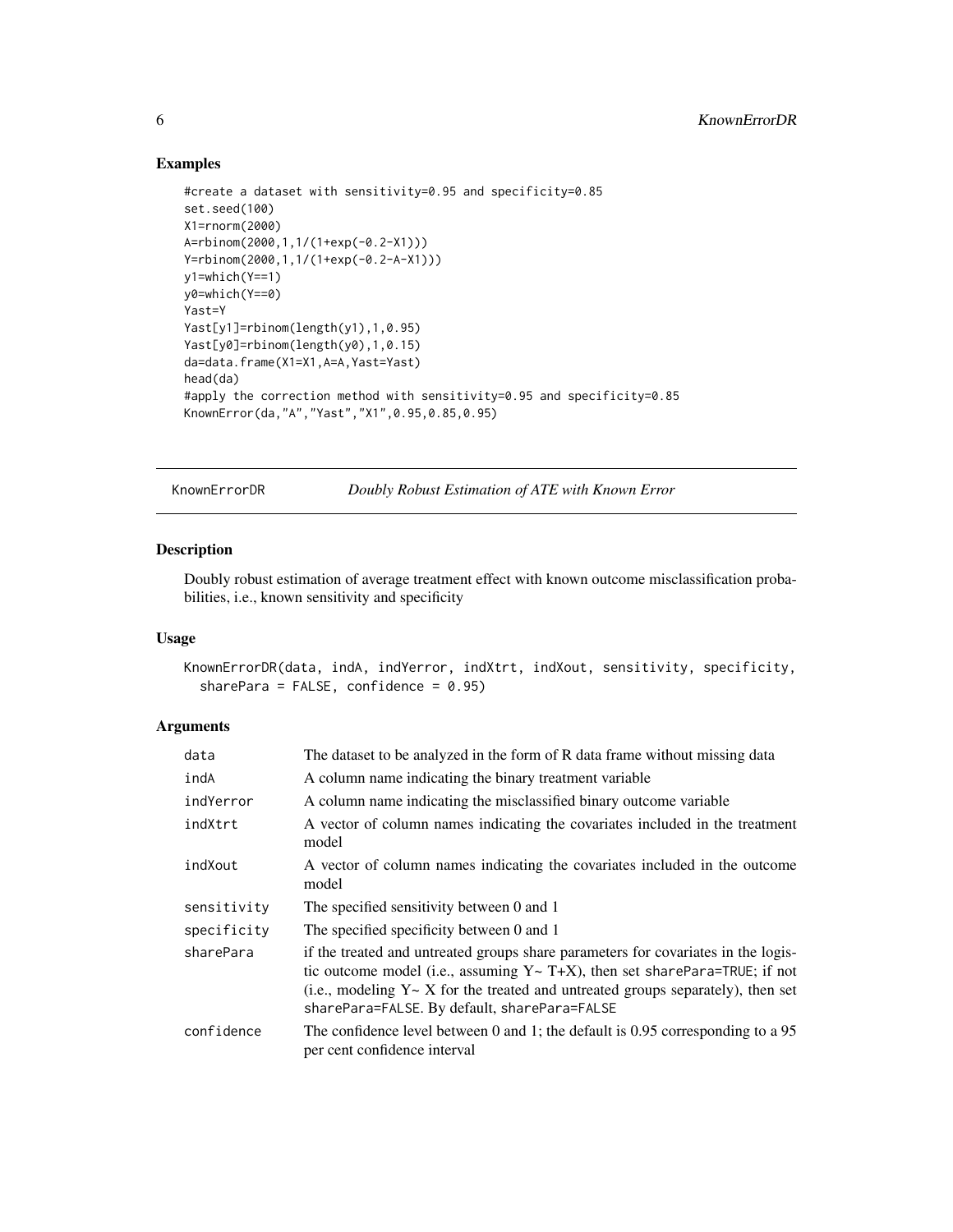# KnownErrorDR 7

# Value

A list of the estimate of average treatment effect, sandwich-variance-based standard error and confidence interval

# Examples

```
#create a dataset with sensitivity=0.95 and specificity=0.85
set.seed(100)
X=rnorm(2000)
xx=X^2A=rbinom(2000,1,1/(1+exp(-0.1-X-0.2*xx)))
Y=rbinom(2000,1,1/(1+exp(1-A-0.5*X-xx)))
y1=which(Y==1)
y0=which(Y==0)
Y[y1]=rbinom(length(y1),1,0.95)
Y[y0]=rbinom(length(y0),1,0.15)
Yast=Y
da=data.frame(A=A,X=X,xx=xx,Yast=Yast)
head(da)
#apply the doubly robust correction method with sensitivity=0.95 and specificity=0.85
KnownErrorDR(da,"A","Yast",c("X","xx"),c("X","xx"),0.95,0.85,FALSE,0.95)
```